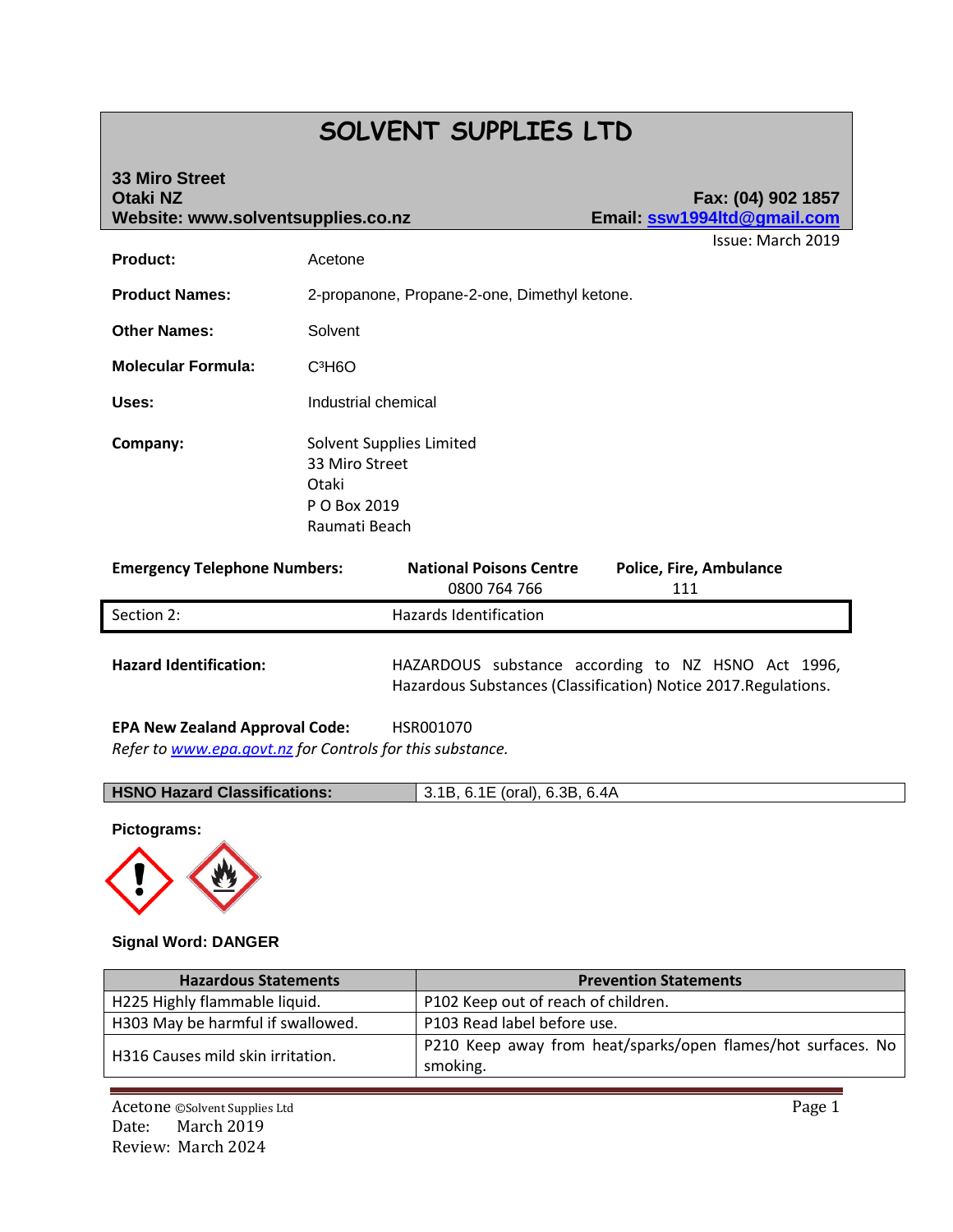| H319 Causes serious eye irritation. | P233 Keep container tightly closed.                             |
|-------------------------------------|-----------------------------------------------------------------|
|                                     | P240 Ground container and receiving equipment                   |
|                                     | P241 Use explosion-proof electrical, ventilating and lighting   |
|                                     | equipment.                                                      |
|                                     | P242 Use only non-sparking tools.                               |
|                                     | P243 Take precautionary measures against static discharge.      |
|                                     | P264 Wash hands thoroughly after handling.                      |
|                                     | P280 Wear protective gloves and protective eye/face protection. |

| <b>Response Statements</b> |                                                                                     |  |
|----------------------------|-------------------------------------------------------------------------------------|--|
| P <sub>101</sub>           | If medical advice is needed, have product container or label at hand.               |  |
| P312                       | Call a POISON CENTRE or doctor if you feel unwell.                                  |  |
| P303+P361+P353             | If on skin (or hair): Remove immediately all contaminated clothing. Rinse skin with |  |
|                            | water.                                                                              |  |
| P332+P313                  | If skin irritation occurs, get medical advice.                                      |  |
| P305+P351+P338             | If in eyes: Rinse cautiously with water for several minutes. Remove contact lenses  |  |
|                            | if present and safe to do so. Continue rinsing.                                     |  |
| P337+P313                  | If eye irritation persists: Get medical advice.                                     |  |
| P370+P378                  | In case of fire: Use water fog or mist or alcohol-resistant foam.                   |  |

| <b>Storage Statement</b> |                                              |
|--------------------------|----------------------------------------------|
| l P403+P235              | Store in a well ventilated place. Keep cool. |

| <b>Disposal Statement</b> |                                                                                       |
|---------------------------|---------------------------------------------------------------------------------------|
| l P501                    | Dispose of product to a solvent recycling facility or approved landfill in accordance |
|                           | with any local regulations.                                                           |

Section 3: Composition/Information on Ingredients

| <b>Common Name</b> | <b>CAS No:</b> | % $w/w$ |
|--------------------|----------------|---------|
| Acetone            | 67-64-1        | 100     |

| Section 4: | <b>First Aid Measures</b> |
|------------|---------------------------|
|            |                           |

Consult the National Poisons Centre (Phone New Zealand 0800 764 766 (0800 POISON) or a doctor in every case of suspected poisoning. If medical advice is needed, have product container or label at hand.

| Ingestion:  | Rinse mouth with water. Do not induce vomiting. Call a Poison Centre or doctor<br>for advice if person feels unwell. If vomiting occurs spontaneously, keep head |
|-------------|------------------------------------------------------------------------------------------------------------------------------------------------------------------|
|             | below hips to prevent aspiration.                                                                                                                                |
| Inhalation: | Move person to fresh air and warm and at rest until recovered. Call a Poison                                                                                     |
|             | Centre or doctor for advice or take to local medical facility if person feels unwell.                                                                            |
| Skin:       | Remove immediately all contaminated clothing. Wash affected area with plenty                                                                                     |

Acetone ©Solvent Supplies Ltd Page 2 Date: March 2019 Review: March 2024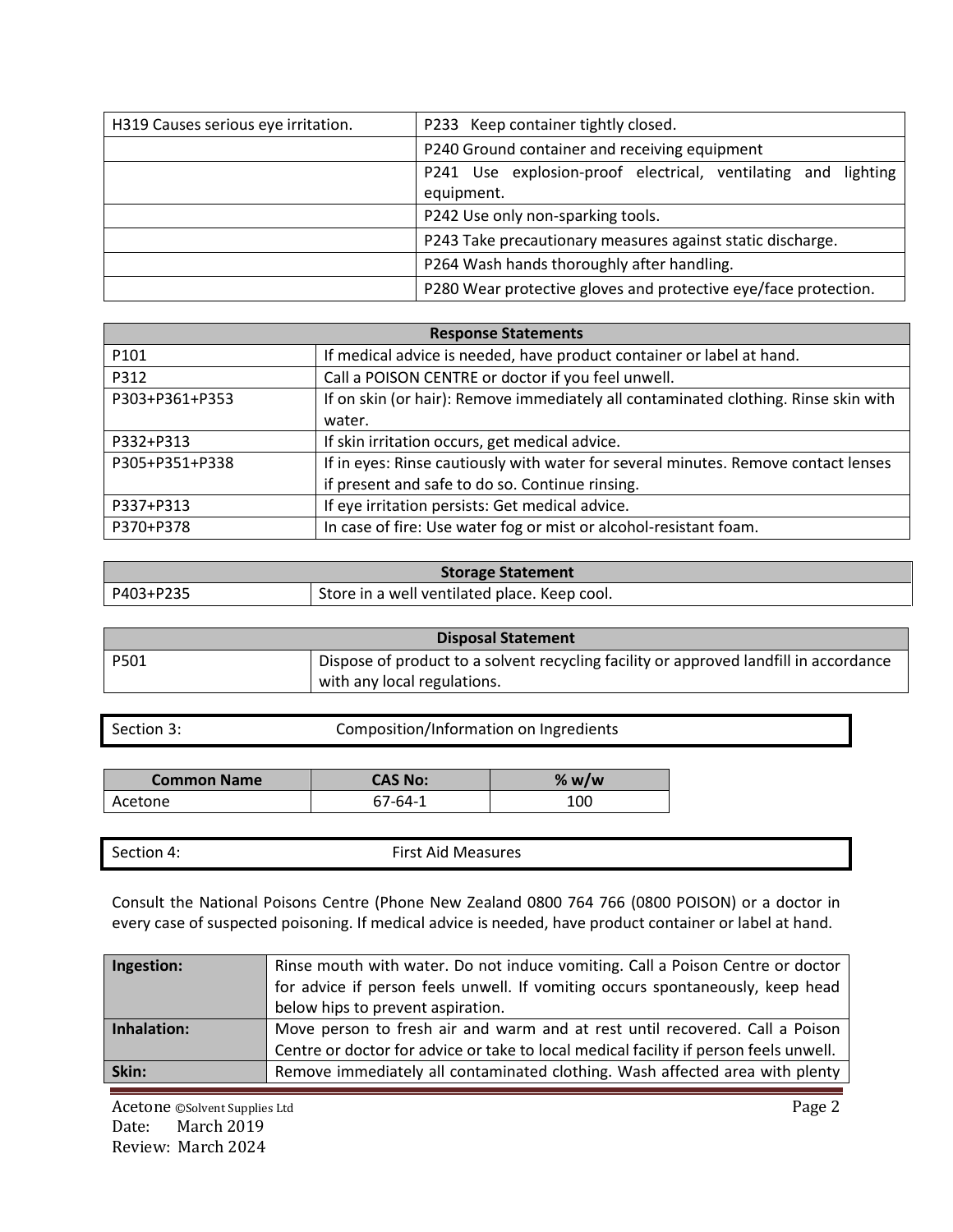|                              | of water followed by soap and water. Get medical advice if irritation occurs.        |
|------------------------------|--------------------------------------------------------------------------------------|
| Eyes:                        | Hold eyes open and rinse cautiously with water for several minutes. Remove           |
|                              | contact lenses if present and safe to do after the first 5 minutes. Continue rinsing |
|                              | for at least 15 minutes. Get medical attention if irritation persists.               |
| <b>First Aid facilities:</b> | Provide eye baths and safety showers close to areas where splashing may occur.       |
| <b>Medical Attention:</b>    | Treat symtomatically. Potential for chemical pneumonitis. Consider gastric           |
|                              | lavage with protected airway and administration of activated charcoal.               |

| Section 5: | <b>Fire Fighting Measures</b> |
|------------|-------------------------------|
|            |                               |

| <b>Extinguishing Media:</b>         | Use water fog or mist or alcohol-resistant foam. Use dry chemical      |  |
|-------------------------------------|------------------------------------------------------------------------|--|
|                                     | powder, carbon dioxide, sand or earth for small fires only. DO NOT use |  |
|                                     | water in a jet.                                                        |  |
| <b>Fire &amp; Explosion Hazard:</b> | In case of fire, avoid breathing smoke. Carbon monoxide evolved if     |  |
|                                     | incomplete combustion. Prevent extinguishing water from getting into   |  |
|                                     | the aquatic environment.                                               |  |
| <b>Specific Hazards:</b>            | Vapour is heavier than air, will spread across the ground and distant  |  |
|                                     | ignition is possible. Cool fire exposed containers by spraying with    |  |
|                                     | water.                                                                 |  |
| <b>Fire-Fighter Equipment:</b>      | Wear self-contained breathing apparatus and personal protective        |  |
|                                     | clothing.                                                              |  |

| Section 6: | <b>Accidental Release Measures</b> |
|------------|------------------------------------|
|            |                                    |

## **Spills:**

Wear personal protective equipment. Avoid contact with skin and eyes. Highly flammable liquid. Shut off leak if safe to do so. Remove or isolate ignition sources. Take precautions against static discharge. Bound or ground (earth) all equipment. Use non-sparking tools. Ventilate contaminated area.

Isolate hazard area and keep unnecessary and unprotected people away from area. Stay upwind and keep out of low-lying areas.

**Contain spill***.* Avoid run off into drains or sewers. Do not contaminate watercourses or the ground.

For large spills (more than a drum), recover liquid and transfer by mechanical means to labeled salvage tank that can be sealed for the recovery or disposal of product. Do not flush away residues with water. Allow residues to evaporate. Remove any contaminated soil and dispose of safely by waste management company.

**For small spills,** absorb with an appropriate material e.g. vermiculite, and dispose of waste safely in a labeled sealed container for recovery or disposal.

## **If contamination of drains, sewers or waterways occurs, immediately notify Emergency Services (111).**

## **Disposal:**

Dispose of contaminated waste or product to a solvent recycling facility or to an approval landfill in accordance with local regulations.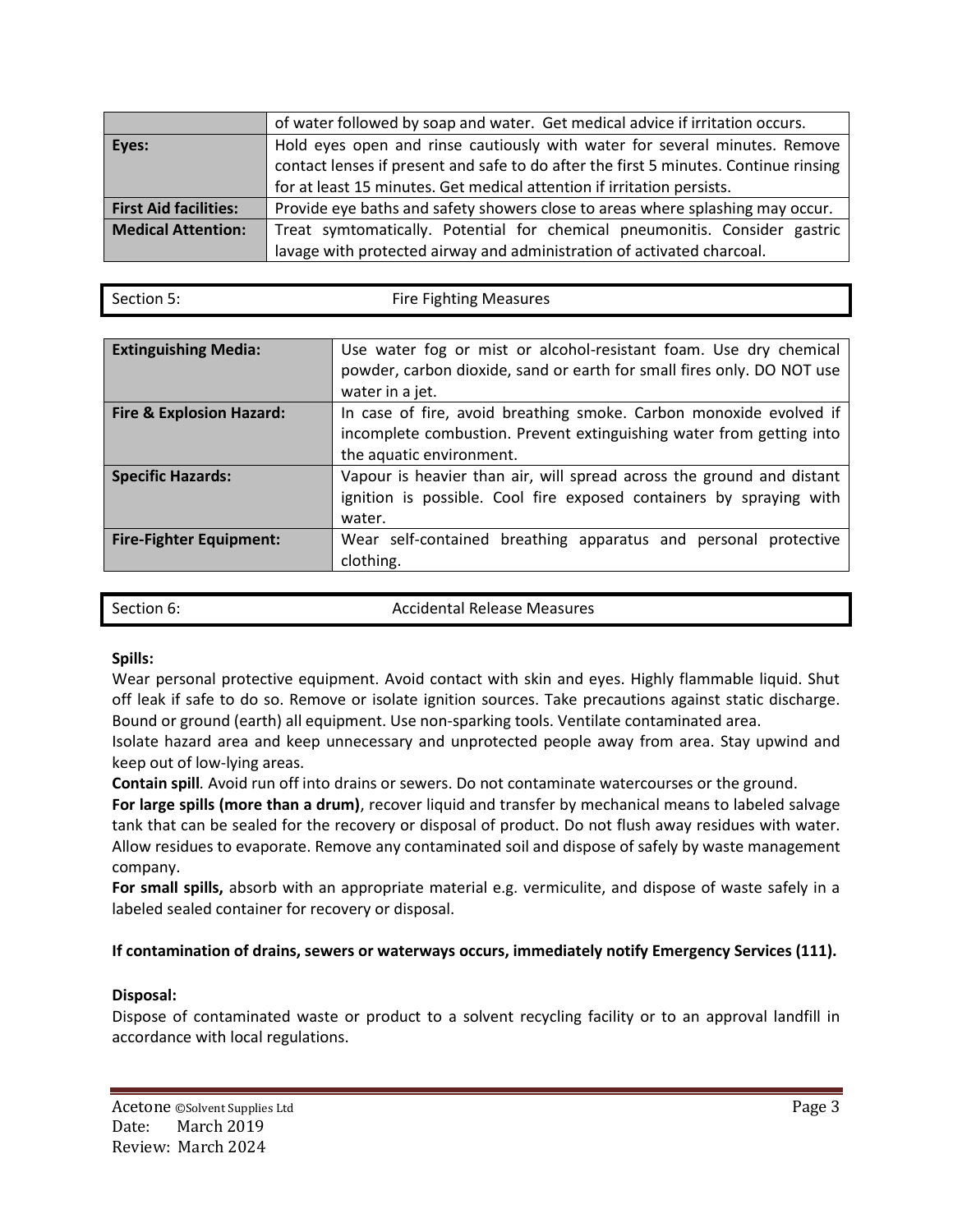Section 7: Handling and Storage

## **Handling:**

Highly flammable liquid. Read label before use. Keep container closed when not in use. Use only in well ventilated areas. No smoking. Avoid breathing vapours or direct contact with this product. Wear personal protective equipment. Wash hands and exposed skin after handling.

Remove ignition sources. Avoid sparks. Electrostatic charge may be generated during pumping with risk of fire. Restrict line viscosity to avoid generation of electrostatic discharge ( $\leq 1$ m/sec until fill pipe submerged to twice its diameter, then  $\leq$  7m/sec). Take precautions to use bonded or grounded (earthed) equipment. Do not use compressed air for filling, discharging or handling.

#### **Storage:**

Ensure all storage areas have adequate fire-fighting equipment. Store securely in closed, original container in a cool, dry well ventilated place away from direct sunlight, ignition, sources, heat, incompatible substances, aerosols, other flammables, oxidizing agents and corrosives, out of reach of children and away from food, drink and animal foodstuffs. Vapour higher than air. Take precautions to avoid vapour accumulation in pits and confined spaces.

#### **Recommended Materials:**

For containers, or container linings, use mild steel or stainless steel. For container paints, use epoxy paint or zinc silicate paint.

#### **Unsuitable Materials:**

Not specified.

| Section 8: | <b>Exposure Controls/Personal Protection</b> |
|------------|----------------------------------------------|
|            |                                              |

## **Health Exposure Standards:**

NZ Workplace Exposure Standards (WES) have been set for this substance.

| Name:   | <b>WES-TWA:</b>                   | WES-STEL:                          |
|---------|-----------------------------------|------------------------------------|
| Acetone | 500 ppm (1185 kg/m <sup>3</sup> ) | 1000 ppm (2375 mg/m <sup>3</sup> ) |

#### **Engineering Controls:**

Use only in well ventilated area. A half-face filter mask suitable for organic gases and vapours (boiling point < 65®C) is recommended. Where respiratory protective equipment is required, use a full-face mask. Where air-filtering respirators are unsuitable (e.g. air-borne concentrations are high, risk or oxygen deficiency, confined space) use positive pressure breathing apparatus.

## **Personal Protective Equipment (PPE):**

Wear personal protective clothing. Safety shoes and boots need to be chemically resistant. Wear appropriate chemical resistant gloves e.g. PVC or Viton may be suitable. Wear chemical goggles if splash or aerosol/mist exposure risk. Refer to the relevant AS/NZ Standards for appropriate personal protective equipment.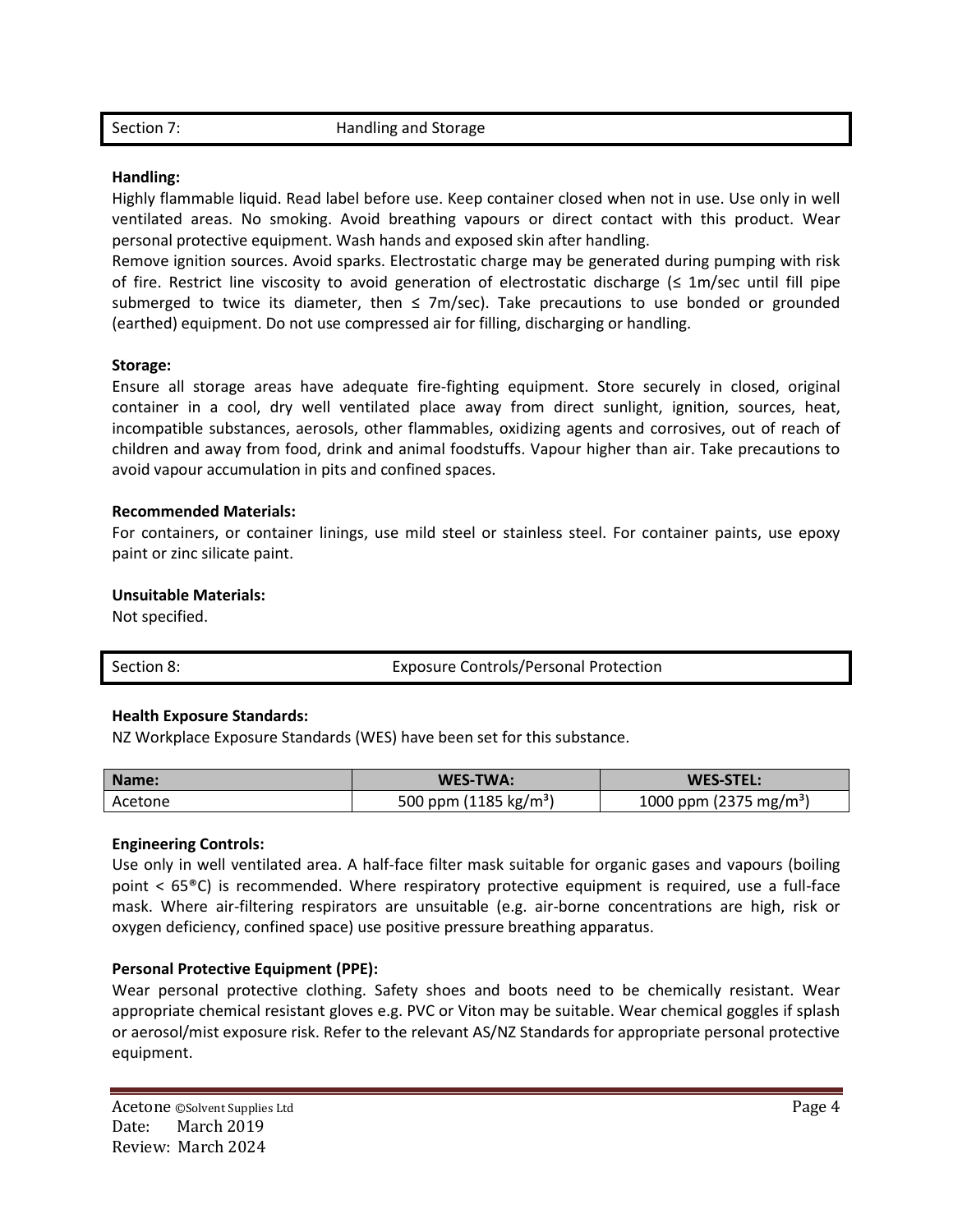# Section 9: Physical and Chemical Properties

| Appearance:                                    | Clear, colourless liquid |
|------------------------------------------------|--------------------------|
| Odour:                                         | Characteristic           |
| <b>Odour Threshold:</b>                        | Not available            |
| pH:                                            | Not applicable           |
| Melting Point/Freezing Point (°C):             | Not available            |
| Boiling Point/Range (°C):                      | 56                       |
| Flash point (°C):                              | $-18$                    |
| Flammability (solid, gas):                     | Not applicable           |
| Upper/Lower flammability limits in air (%v/v): | 2.1 to 13                |
| Vapour Pressure (kPa @ 20°C):                  | 24.7                     |
| <b>Vapour Density (air=1):</b>                 | 2                        |
| Relative Density @20 °C g/cc)                  | $0.790 - 0.792$          |
| <b>Solubility in water:</b>                    | Soluble                  |
| Partition coefficient: n-octanol/water:        | 0.2                      |
| <b>Auto-ignition temperature:</b>              | 540                      |
| Decomposition temperature (°C)                 | Not available            |
| Dynamic viscosity (mPa.s @ 20°C)               | 0.33                     |
| <b>Volatile organic carbon content:</b>        | Not available            |
| Evaporation rate (nBuAc =1):                   | Not available            |

| Section 10:                              | <b>Stability and Reactivity</b>                              |  |
|------------------------------------------|--------------------------------------------------------------|--|
|                                          |                                                              |  |
| <b>Stability:</b>                        | Stable at normal conditions of storage and use.              |  |
| <b>Conditions to avoid:</b>              | Sources of heat, ignition and open flames and other ignition |  |
|                                          | sources.                                                     |  |
| Incompatibility (Materials to avoid):    | Strong oxidizing agents.                                     |  |
| <b>Hazardous Decomposition Products:</b> | Not specified.                                               |  |
| <b>Hazardous Polymerization:</b>         | Not known to occur.                                          |  |

| Section 11: | Toxicological Information |
|-------------|---------------------------|
|             |                           |

**Potential Health Effects:** This section includes possible adverse effects which might occur if this product is not handled in the recommended manner.

| <b>Acute Toxicity:</b>            | May be harmful if swallowed.                                                                                                                                                                                 |
|-----------------------------------|--------------------------------------------------------------------------------------------------------------------------------------------------------------------------------------------------------------|
| <b>Aspiration Hazard:</b>         | Not classified with aspiration hazard however if product enters<br>lungs, symptoms may include: coughing, choking, wheezing,<br>difficulty breathing, chest congestion, shortness of breath and/or<br>fever. |
| <b>Respiratory Irritation:</b>    | Inhalation of vapours may be irritating to respiratory system.                                                                                                                                               |
| <b>Skin Corrosion/Irritation:</b> | Mild skin irritant. Prolonged or repeated exposure may cause                                                                                                                                                 |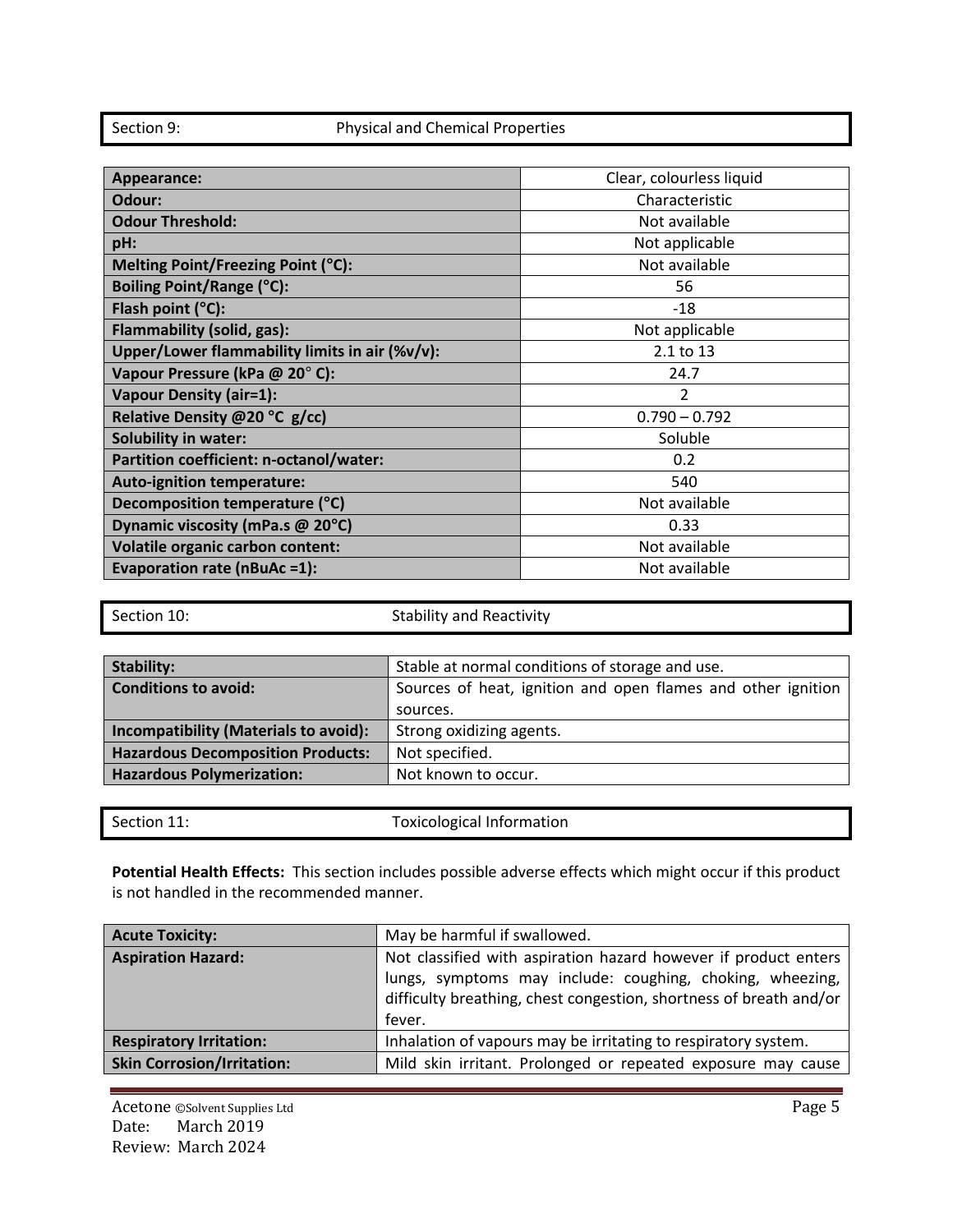|                                           | defatting of the skin which can lead to dermatitis.           |
|-------------------------------------------|---------------------------------------------------------------|
| <b>Serious Eye Damage/Corrosion:</b>      | Irritating to eyes. Symptoms can include a burning sensation, |
|                                           | redness, swelling and/or blurred vision.                      |
| <b>Respiratory or Skin Sensitization:</b> | Not classified.                                               |
| <b>Germ Cell Mutagenicity:</b>            | Not classified.                                               |
| Carcinogenicity:                          | Not classified.                                               |
| <b>Reproductive Toxicity:</b>             | Not classified.                                               |
| Specific Organ Toxicity (Repeated         | Breathing in of high concentrations may cause central nervous |
| and Single Exposure):                     | system depression resulting in dizziness, light headedness,   |
|                                           | headache, nausea and loss of co-ordination. Continued         |
|                                           | inhalation may result in unconsciousness and death.           |
| <b>Narcotic Effects:</b>                  | No information available.                                     |
| <b>Toxicity Data:</b>                     | Acetone: Oral (mouse) LD50: 3000 mg/kg b.w                    |

**Additional Information:** Exposure may enhance the toxicity of other materials. May potentiate the peripheral neurotoxicity of n-hexane and the liver and kidney toxicity of some chlorinated hydrocarbons such as carbon tetrachloride.

| Section 12:                              | <b>Ecological Identification</b>                           |
|------------------------------------------|------------------------------------------------------------|
|                                          |                                                            |
| <b>Eco-toxicity:</b>                     | Product has no eco-toxic classifications.                  |
| <b>Persistence and Biodegradability:</b> | Expected to biodegrade.                                    |
| <b>Potential for Bioaccumulation:</b>    | No bioaccumulation hazard expected.                        |
| <b>Mobility in Soil:</b>                 | Product is miscible in water. May contaminate groundwater. |
| <b>Other Adverse Effects:</b>            | Not available.                                             |
| <b>Eco-toxicological Data:</b>           | Not available.                                             |

Section 13: Disposal Considerations

## **Disposal:**

Recover and recycle product whenever possible. Send clean dry drums to recycling facility or metal scrap re-claimer. Dispose of waste in accordance with Regional Authority or local council bylaws.

## **Special Precautions:**

Ensure empty containers are vented and dry. Residues may cause an explosion hazard. Do not puncture, cut or weld uncleaned drums. Do not use empty drums for storing other products.

| <b>Transport Information</b><br>Section 14: |  |
|---------------------------------------------|--|
|---------------------------------------------|--|

This product is classified as Dangerous Goods Class 3, packing group III.

Please consult the Land Transport Rule: Dangerous Goods 2005 and NZS 5433:2007 Transport of Dangerous Goods on Land for Information.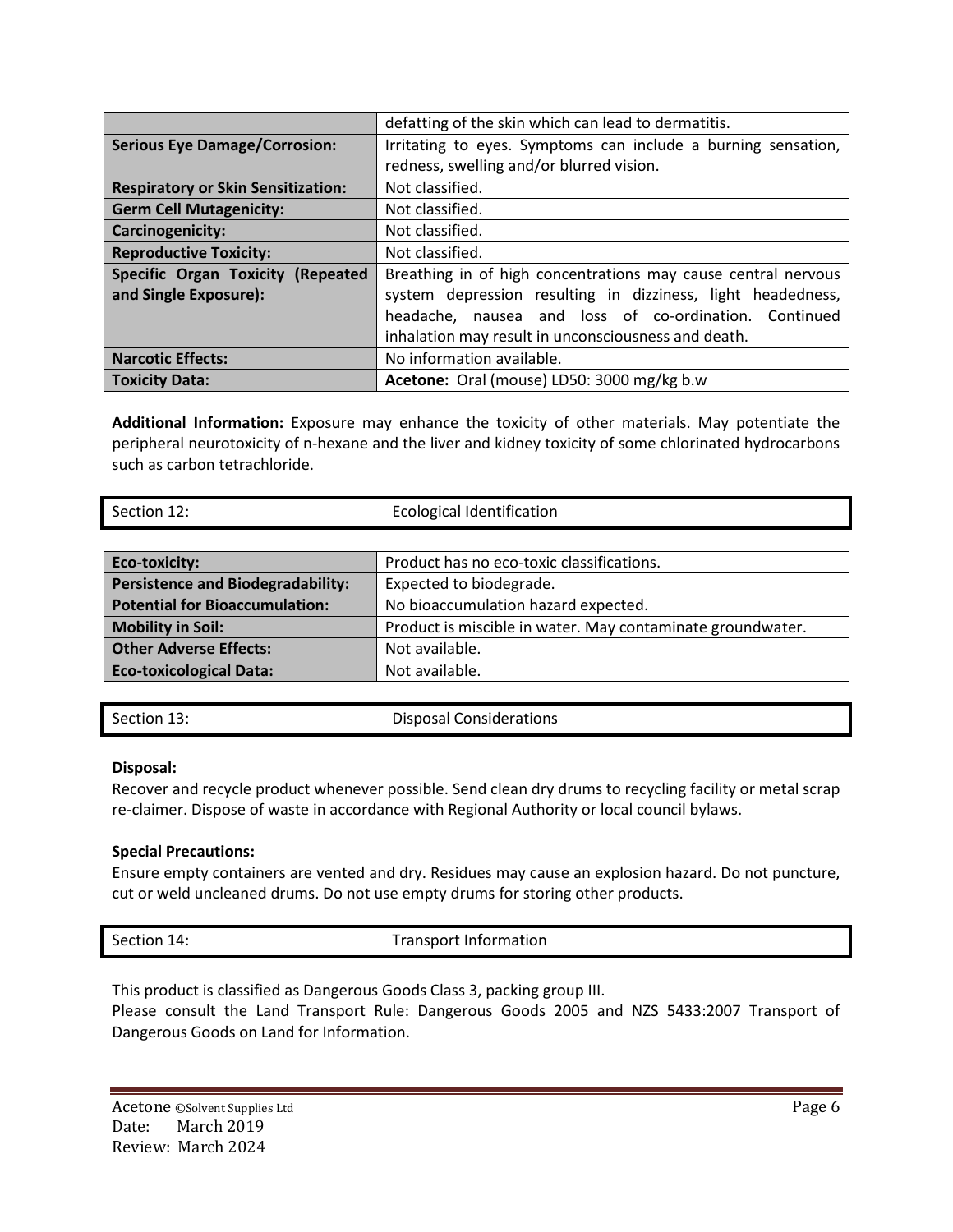| <b>Road and Rail Transport</b> |         | <b>Marine Transport</b> |             | <b>Air Transport</b> |         |
|--------------------------------|---------|-------------------------|-------------|----------------------|---------|
| <b>UN Number:</b>              | 1090    | <b>UN Number:</b>       | 1090        | <b>UN Number:</b>    | 1090    |
| Proper                         | Acetone | Proper                  | Acetone     | Proper               | Acetone |
| Shipping                       |         | Shipping                |             | Shipping             |         |
| Name:                          |         | Name:                   |             | Name:                |         |
| DG Class:                      | 3       | DG Class:               |             | DG Class:            |         |
| Sub Risk:                      | None    | Sub Risk:               | <b>None</b> | Sub Risk:            | None    |
| Pack Group:                    | Ш       | Pack Group:             |             | Pack Group:          |         |
| Hazchem:                       | 2YE     | Hazchem:                | 2YE         |                      |         |



Section 15: Section 15: Section 15: Section 15:

## **Hazardous substance according to the HSNO Act 1996 Hazardous Substances (Classification) Notice 2017.**

## **HSNO Substance Approval Code:** HSR001070; Acetone

Refer to Section 2 for hazardous classifications and to [www.epa.govt.nz](http://www.epa.govt.nz/) for Controls and Conditions. For additional compliance information refer to Worksafe N[Z www.worksafe.govt.nz](http://www.worksafe.govt.nz/)

| Section 16:               | Other Information                                                |  |  |
|---------------------------|------------------------------------------------------------------|--|--|
|                           |                                                                  |  |  |
| <b>Issue Date:</b>        | March 2019                                                       |  |  |
| <b>Replaces:</b>          | SDS Dated: 8 November 2013                                       |  |  |
| <b>Reasons for issue:</b> | Review of SDS                                                    |  |  |
|                           |                                                                  |  |  |
| <b>Abbreviations:</b>     |                                                                  |  |  |
|                           |                                                                  |  |  |
| <b>CAS Number:</b>        | Chemical Abstract Service registry number, Threshold limit value |  |  |
| EPA:                      | <b>Environmental Protection Authority</b>                        |  |  |
| HSNO:                     | Hazardous Substances & New Organisms                             |  |  |
| STEL:                     | Short Term Exposure Limit                                        |  |  |
| TWA:                      | <b>Time Weighted Average</b>                                     |  |  |
| WES:                      | Workplace Exposure Standard                                      |  |  |
|                           |                                                                  |  |  |

## **References:**

Chemical Classification and Information Database (CCID); [www.epa.govt.nz](http://www.epa.govt.nz/) Supplier Safety Data Sheets for components.

## **Safety data sheets are updated frequently. Please ensure you have a current copy.**